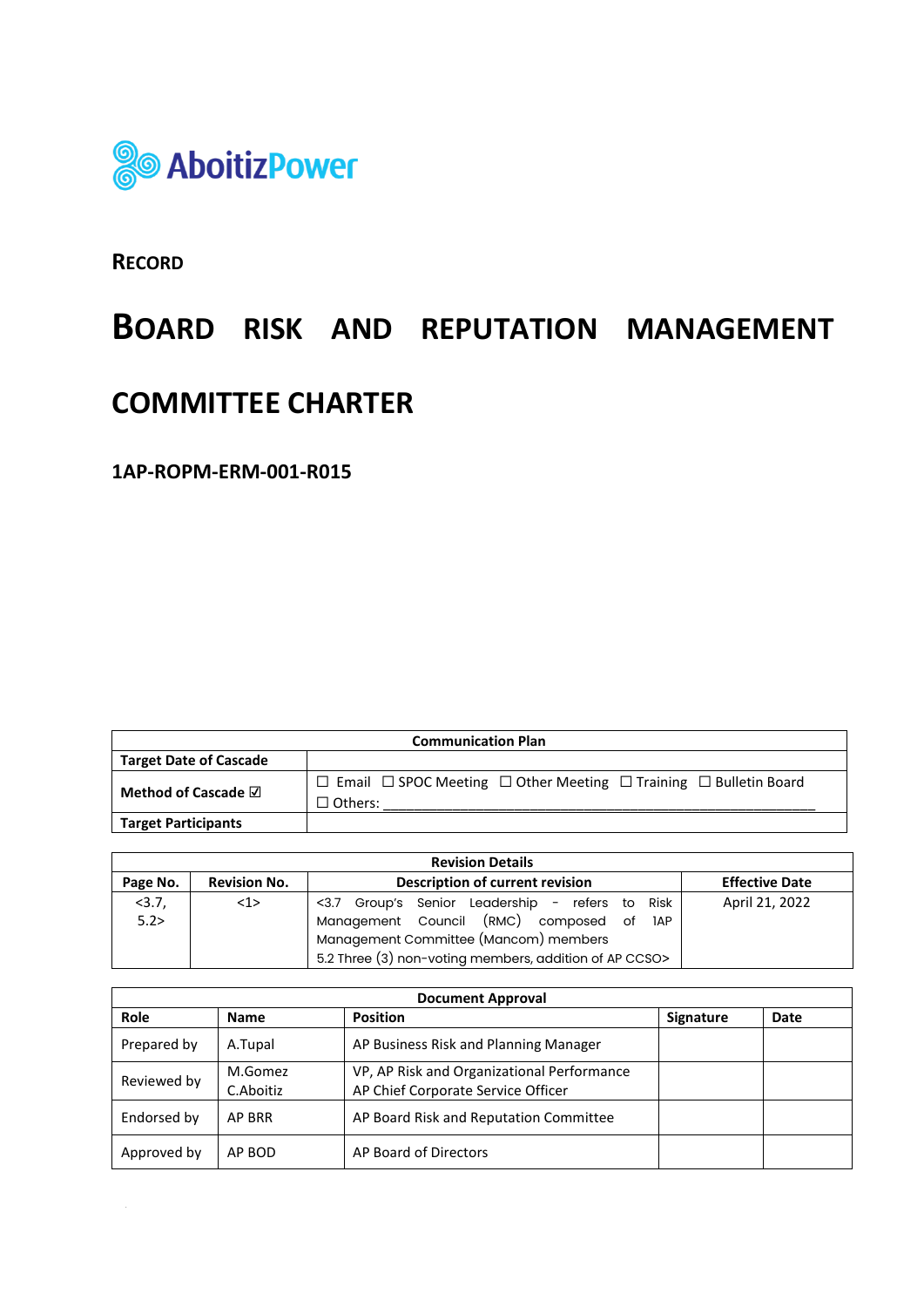| <b>SO AboitizPower</b> | <b>Aboitiz Power Corporation</b>                                                                      | Document Code : 1AP-ROPM-ERM-001-R015     |
|------------------------|-------------------------------------------------------------------------------------------------------|-------------------------------------------|
|                        |                                                                                                       | <b>Revision No.</b><br>: 1.00             |
|                        | <b>Policy</b>                                                                                         | : April 21, 2022<br><b>Effective Date</b> |
|                        | <b>BOARD</b><br><b>RISK</b><br><b>AND</b><br><b>REPUTATION</b><br><b>MANAGEMENT COMMITTEE CHARTER</b> | Page 2 of 11                              |

This Charter outlines the Board Risk and Reputation Management Committee's mission and authority, governance structure, membership duties and responsibilities (including those of the committee members) and meetings and procedures.

## **1. PURPOSE**

The Board Risk and Reputation Management Committee is established for the purpose of:

- 1.1 Providing a venue to discuss risk and reputation management strategies and plans of the Group
- 1.2 Establishing and maintaining a constructive and collaborative relationship among the Group's senior management team and the Board
- 1.3 Assisting the Board, and to some extent the Board Audit Committee, in fulfilling its corporate governance responsibilities through better integration and collaboration of risk, reputation and audit management functions.

## **2. SCOPE**

This document covers all Aboitiz Power Business Units and AP Corporate Service Units.

#### **3. DEFINITION OF TERMS**

- 3.1 SBUs Strategic Business Units
- 3.2 BUs Business Units composed of GEN BUs and DUs
- 3.3 CSUs Corporate Service Units (CSUs)
- 3.4 ESCG Environmental, Social and Corporate Governance Committee
- 3.5 Group refers to 1AP composed of all AP Bus and AP CSUs
- 3.6 BOD Board of Directors

3.7 Group's Senior Leadership - refers to Risk Management Council (RMC) composed of 1AP Management Committee (Mancom) members

3.8 ESG - Environmental, Social and Governance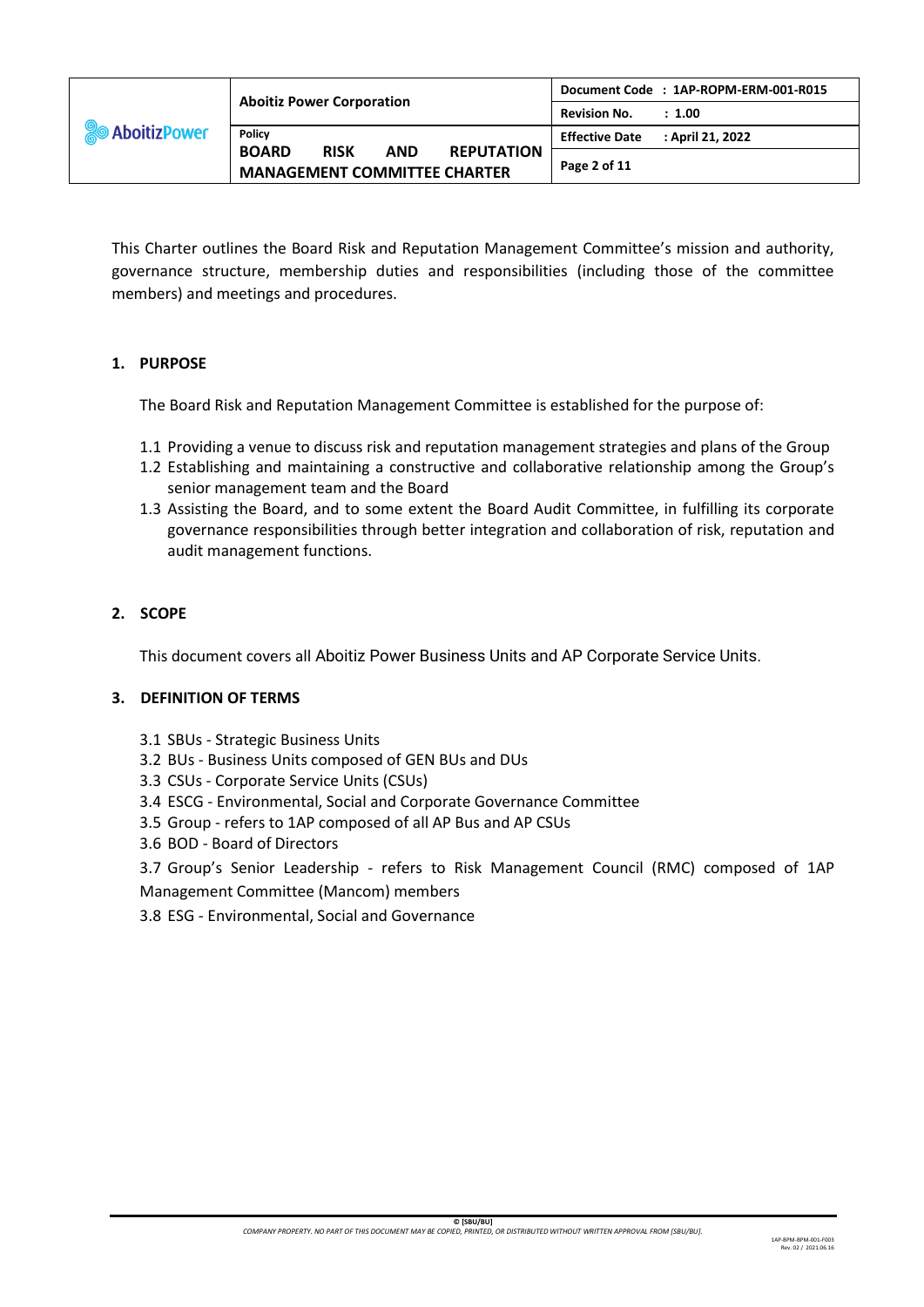| <b>So AboitizPower</b> | <b>Aboitiz Power Corporation</b>                                                                      | Document Code: 1AP-ROPM-ERM-001-R015      |
|------------------------|-------------------------------------------------------------------------------------------------------|-------------------------------------------|
|                        |                                                                                                       | <b>Revision No.</b><br>: 1.00             |
|                        | <b>Policy</b>                                                                                         | : April 21. 2022<br><b>Effective Date</b> |
|                        | <b>BOARD</b><br><b>RISK</b><br><b>AND</b><br><b>REPUTATION</b><br><b>MANAGEMENT COMMITTEE CHARTER</b> | Page 3 of 11                              |

## **4. GOVERNANCE STRUCTURE**



Refer to Section 7 for the duties and responsibilities of each committee

## **5. MEMBERSHIP**

The regular members of the Board Risk and Reputation Management Committee shall be the following:

5.1 At least five (5) Directors, with at least fifty percent (50%) of whom shall be independent directors and non-executive directors.

5.2 Three (3) non-voting members in the persons of the:

- 5.2.1 Head of Risk Management
- 5.2.1 Chief Corporate Service Officer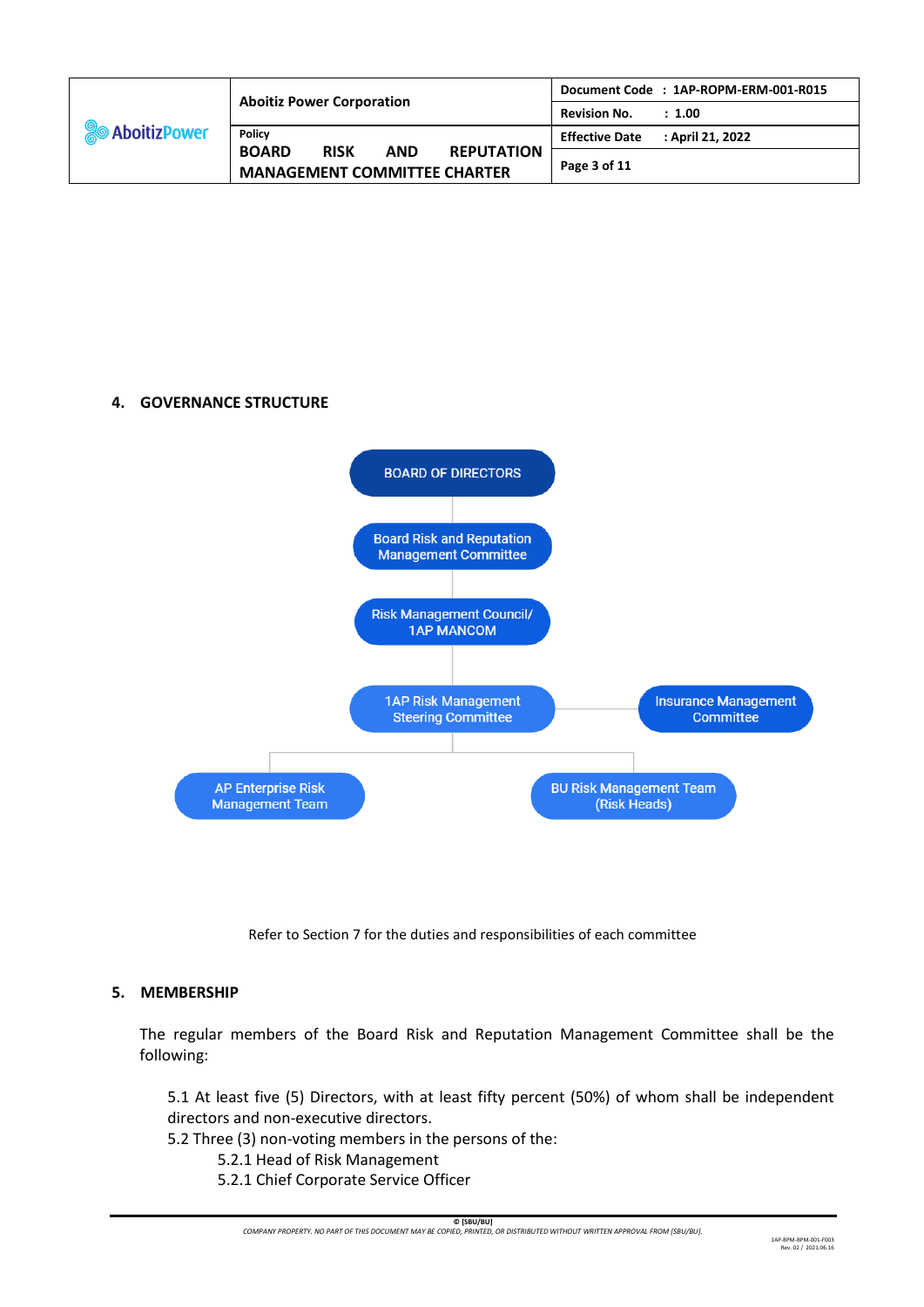| <b>So AboitizPower</b> | <b>Aboitiz Power Corporation</b>                                                                      | Document Code : 1AP-ROPM-ERM-001-R015     |
|------------------------|-------------------------------------------------------------------------------------------------------|-------------------------------------------|
|                        |                                                                                                       | <b>Revision No.</b><br>: 1.00             |
|                        | <b>Policy</b>                                                                                         | : April 21, 2022<br><b>Effective Date</b> |
|                        | <b>BOARD</b><br><b>RISK</b><br><b>AND</b><br><b>REPUTATION</b><br><b>MANAGEMENT COMMITTEE CHARTER</b> | Page 4 of 11                              |

5.2.3 Chief Finance Officer

#### **6. CHAIRMAN OF THE COMMITTEE**

Upon the recommendation of the Committee, the Board shall appoint one member of the Committee to be its chairman.

#### **7. DUTIES AND RESPONSIBILITIES**

#### **7.1. Board of Directors**

Please refer to the AP Board Charter

#### **7.2. Board Risk and Reputation Management Committee**

The committee is authorized to deal with any activity within its Charter, including the authority to secure the attendance of outsider experts with relevant experience and expertise as it deems necessary in the performance of its duties.

The Board Risk and Reputation Committee shall represent the Board in discharging its responsibility relating to risk and reputation management related matters across the Group as outlined below. The Committee does not have decision-making authority, except in the circumstances described herein or to the extent that such authority is delegated by the Board.

- 7.2.1. At least annually, reviews and approves the Group's Senior Leadership proposed changes or updates in the Risk Management Manual and Policies in consultation with individual business leaders and risk managers and recommend changes as appropriate.
- 7.2.2. Review and approve the Group's Senior Leadership proposed Group's risk appetite and tolerance at least annually and in consultation with Subject Matter Experts (SMEs) and risk managers. And if needed, recommend it for Board approval;
- 7.2.3. Review and oversee the following Group's Senior Leadership reports:
	- 7.2.3.1. AP Group-wide Top Risks, risk profile and treatment/mitigation plans (at least bi-annually) and make recommendations to the Board related to changes to the policy based on this review;
	- 7.2.3.2. SBU Top Risks (at least bi-annually)
	- 7.2.3.3. Emerging Risks (at least bi-annually)
	- 7.2.3.4. Project Risks (key projects with major impact to the Group or projects deemed as critical by the Group's Senior Leadership and/or the Board Risk and Reputation Management Committee)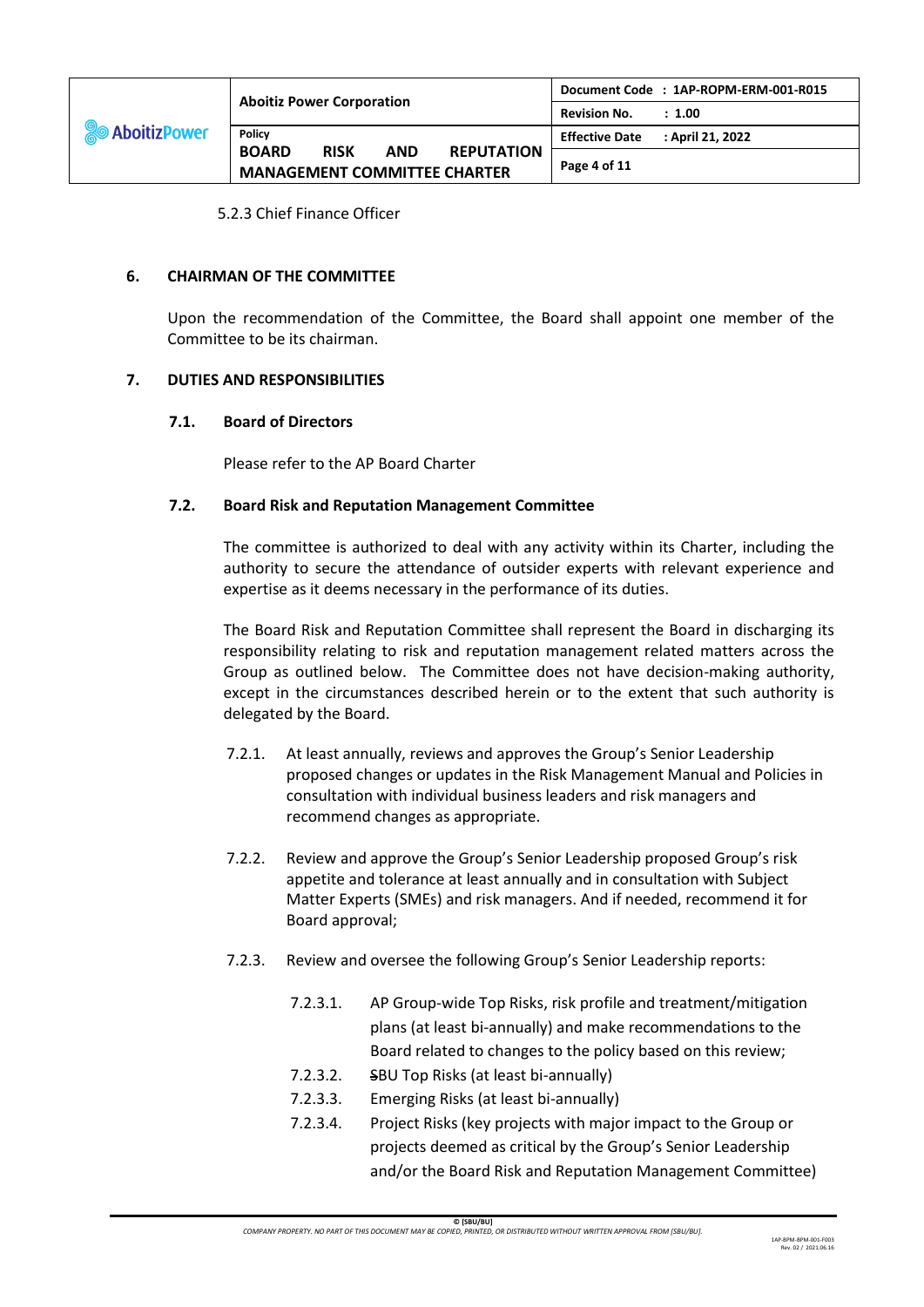|                               |                                  |                                                    |                                                        | Document Code : 1AP-ROPM-ERM-001-R015                   |                       |                                                                                                                                                                                                                                                                                                                  |
|-------------------------------|----------------------------------|----------------------------------------------------|--------------------------------------------------------|---------------------------------------------------------|-----------------------|------------------------------------------------------------------------------------------------------------------------------------------------------------------------------------------------------------------------------------------------------------------------------------------------------------------|
|                               | <b>Aboitiz Power Corporation</b> |                                                    | <b>Revision No.</b><br>: 1.00                          |                                                         |                       |                                                                                                                                                                                                                                                                                                                  |
| <b>AboitizPower</b><br>Policy |                                  |                                                    |                                                        |                                                         | <b>Effective Date</b> | : April 21, 2022                                                                                                                                                                                                                                                                                                 |
|                               | <b>BOARD</b>                     | <b>RISK</b><br><b>MANAGEMENT COMMITTEE CHARTER</b> | <b>AND</b>                                             | <b>REPUTATION</b>                                       | Page 5 of 11          |                                                                                                                                                                                                                                                                                                                  |
|                               |                                  | 7.2.3.5.                                           |                                                        |                                                         |                       | Risks deemed as critical by the Group's Senior Leadership and/or                                                                                                                                                                                                                                                 |
|                               |                                  |                                                    |                                                        | the Board Risk and Reputation Management Committee      |                       |                                                                                                                                                                                                                                                                                                                  |
|                               |                                  | 7.2.3.6.                                           |                                                        | Issues and trends (if necessary)                        |                       |                                                                                                                                                                                                                                                                                                                  |
|                               |                                  | 7.2.3.7.                                           |                                                        |                                                         |                       | Compliance with the risk appetite and risk tolerance limits and                                                                                                                                                                                                                                                  |
|                               |                                  |                                                    |                                                        | established policies and procedures                     |                       |                                                                                                                                                                                                                                                                                                                  |
|                               |                                  | 7.2.3.8.                                           |                                                        |                                                         |                       | Integration of risk management to other key processes (if                                                                                                                                                                                                                                                        |
|                               |                                  | 7.2.3.9.                                           | necessary)                                             | Overall adherence to the Group's defined risk appetite; |                       |                                                                                                                                                                                                                                                                                                                  |
|                               |                                  |                                                    |                                                        |                                                         |                       |                                                                                                                                                                                                                                                                                                                  |
|                               | 7.2.4.                           | this review;                                       |                                                        |                                                         |                       | Undertake a periodic review of the delegated authorization and control levels<br>within the area of responsibility of the Board Risk Committee. Following<br>consultation with the CEO, COO and CFO, make recommendations to the<br>Board related to any changes in these levels seen to be appropriate based on |
|                               | 7.2.5.                           |                                                    |                                                        | specific need is not available internally               |                       | Recommend to the Board external advisers when desired expertise for the                                                                                                                                                                                                                                          |
|                               | 7.2.6.                           | (ESG) risks;                                       |                                                        |                                                         |                       | Ensure the proper implementation of the reputation management framework<br>across the Group by identifying, evaluating and monitoring reputation issues<br>to mitigate risks, including identified Environmental, Social and Governance                                                                          |
|                               | 7.2.7.                           |                                                    | Review with the Group Senior Leadership the following: |                                                         |                       |                                                                                                                                                                                                                                                                                                                  |
|                               |                                  | 7.2.7.1.                                           |                                                        | annually by the reputation management team;             |                       | results of the reputation survey every two (2) years while the<br>reputation maturity index shall be assessed and conducted                                                                                                                                                                                      |
|                               |                                  | 7.2.7.2.                                           |                                                        |                                                         |                       | Group's strategy on corporate brand and communication, social<br>media (including corporate policy), ESG/sustainability and                                                                                                                                                                                      |
|                               |                                  | 7.2.7.3.                                           |                                                        | corporate social responsibility                         |                       | exposures and strategies that will mitigate reputation risks,<br>including manipulated content or propaganda to undermine the<br>Group and monitoring of potential reputation issues in media;                                                                                                                   |
|                               |                                  | 7.2.7.4.                                           |                                                        |                                                         |                       | Relevant research broker and/or ESG reports impacting or<br>potentially impacting the Company's profile and reputation                                                                                                                                                                                           |
| 7.3.                          |                                  | <b>Risk Management Council</b>                     |                                                        |                                                         |                       |                                                                                                                                                                                                                                                                                                                  |
|                               | 7.3.1.                           | Capability Building.                               |                                                        |                                                         |                       | Ensure a structured and consistent approach to Group risk management<br>through establishing four major focus areas demonstrated as risk management<br>strategic pillars: Governance, Business Partnering, Process and Integration and                                                                           |
|                               | 7.3.2.                           |                                                    |                                                        |                                                         |                       | At least annually, reviews and recommends to the Board Risk and Reputation<br>Committee for their approval of the proposed changes or updates in the Risk                                                                                                                                                        |

**<sup>© [</sup>SBU/BU]** *COMPANY PROPERTY. NO PART OF THIS DOCUMENT MAY BE COPIED, PRINTED, OR DISTRIBUTED WITHOUT WRITTEN APPROVAL FROM [SBU/BU].*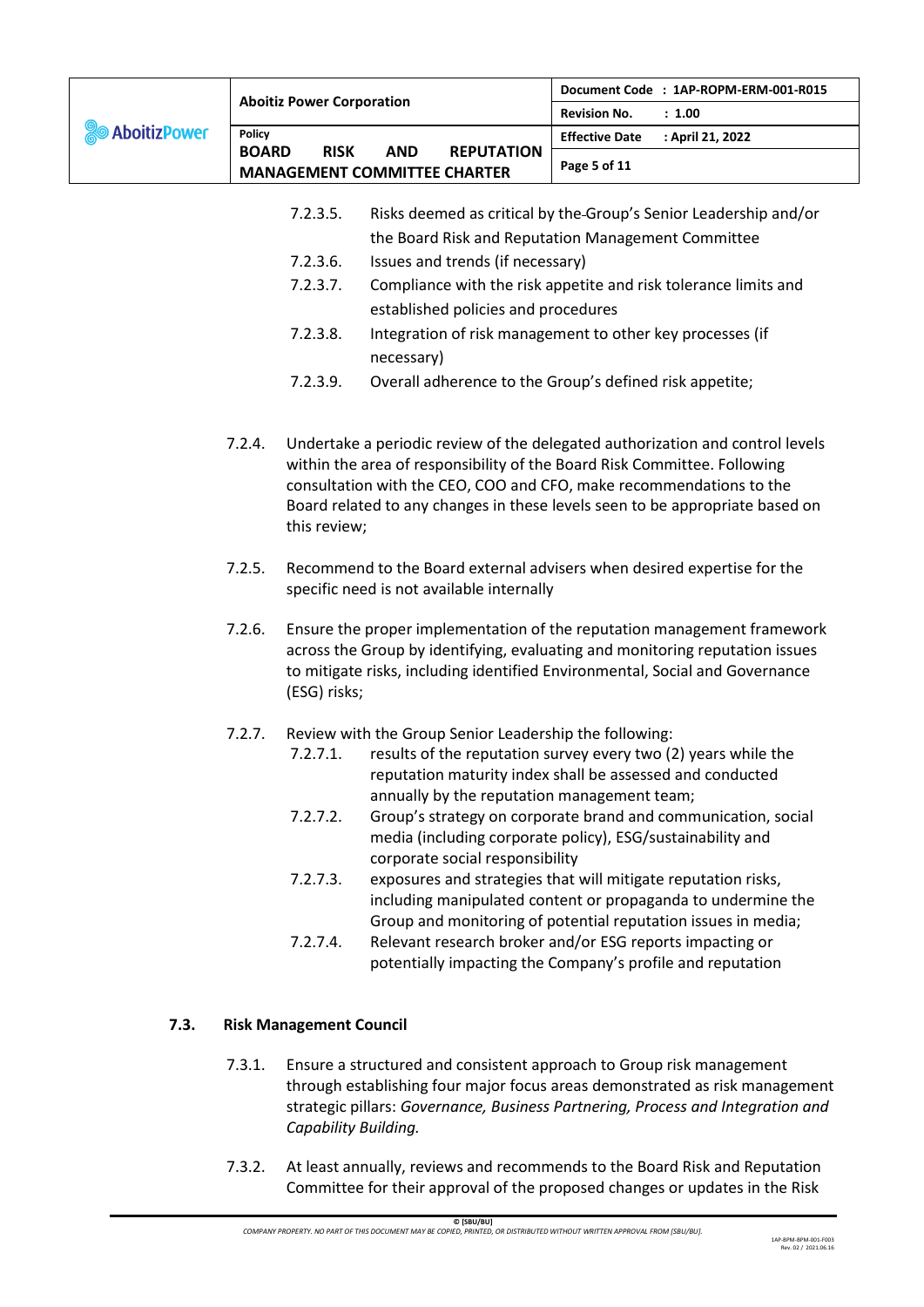| <b>So AboitizPower</b> |                                                                                                                        | Document Code : 1AP-ROPM-ERM-001-R015     |
|------------------------|------------------------------------------------------------------------------------------------------------------------|-------------------------------------------|
|                        | <b>Aboitiz Power Corporation</b>                                                                                       | <b>Revision No.</b><br>: 1.00             |
|                        | <b>Policy</b><br><b>BOARD</b><br><b>REPUTATION</b><br><b>RISK</b><br><b>AND</b><br><b>MANAGEMENT COMMITTEE CHARTER</b> | : April 21, 2022<br><b>Effective Date</b> |
|                        |                                                                                                                        | Page 6 of 11                              |

Management Manual and Policies, including the Group's risk appetite and tolerance, in consultation with individual business leaders, Subject Matter Experts (SMEs) and risk managers.

7.3.3 Continuously enhance corporate governance through regular review and assessment of the effectiveness of the Group's Enterprise Risk Management (ERM) program, initiatives and capabilities; implement, as appropriate, improvements for deficiencies that arise with respect to the effectiveness of the program, initiatives and capabilities.

## 7.3.4 Assist the board in ensuring that the company has an effective risk management process by monitoring and reviewing the following risk management reports:

- 7.3.4.1 Aboitiz Group-wide Top Risks, risk profile and treatment/mitigation plans (at least bi-annually) and make recommendations to the Group CEO related to changes to the policy based on this review;
- 7.3.4.2 SBU Top Risks (at least bi-annually)
- 7.3.4.3 Emerging Risks (at least bi-annually)
- 7.3.4.4 Project Risks ((key projects with major impact to the Group or projects deemed as critical by the Group's Senior Leadership and/or the Board Risk and Reputation Management Committee)
- 7.3.4.5 Risks deemed as critical by the Group's Senior Leadership and/or the Board Risk and Reputation Management Committee
- 7.3.4.6 Issues and trends (if necessary)
- 7.3.4.7 Compliance with the risk appetite and risk tolerance limits and established policies and procedures
- 7.3.4.8 Integration of risk management to other key processes (if necessary)
- 7.3.4.9 Overall adherence to the Group's defined risk appetite;
- 7.3.5 Promote a proactive and dynamic perspective in monitoring and-managing all known and emerging risks, risk trends and mitigation strategies.
- 7.3.6 Establish a clear and credible approach to fulfilling its environmental, social and governance (ESG) responsibilities to avoid exposure to reputational risks.
- 7.3.7 Continually obtain reasonable assurance from risk management heads that all known and emerging risks have been identified and mitigated or managed
- 7.3.8 Reviews and approves any deviations by the business unit from the Group governance or policies related to risk finance strategies and/or programs

## **7.4. Risk Management Steering Committee**

Please refer to the AP Risk Management Steering Committee Charter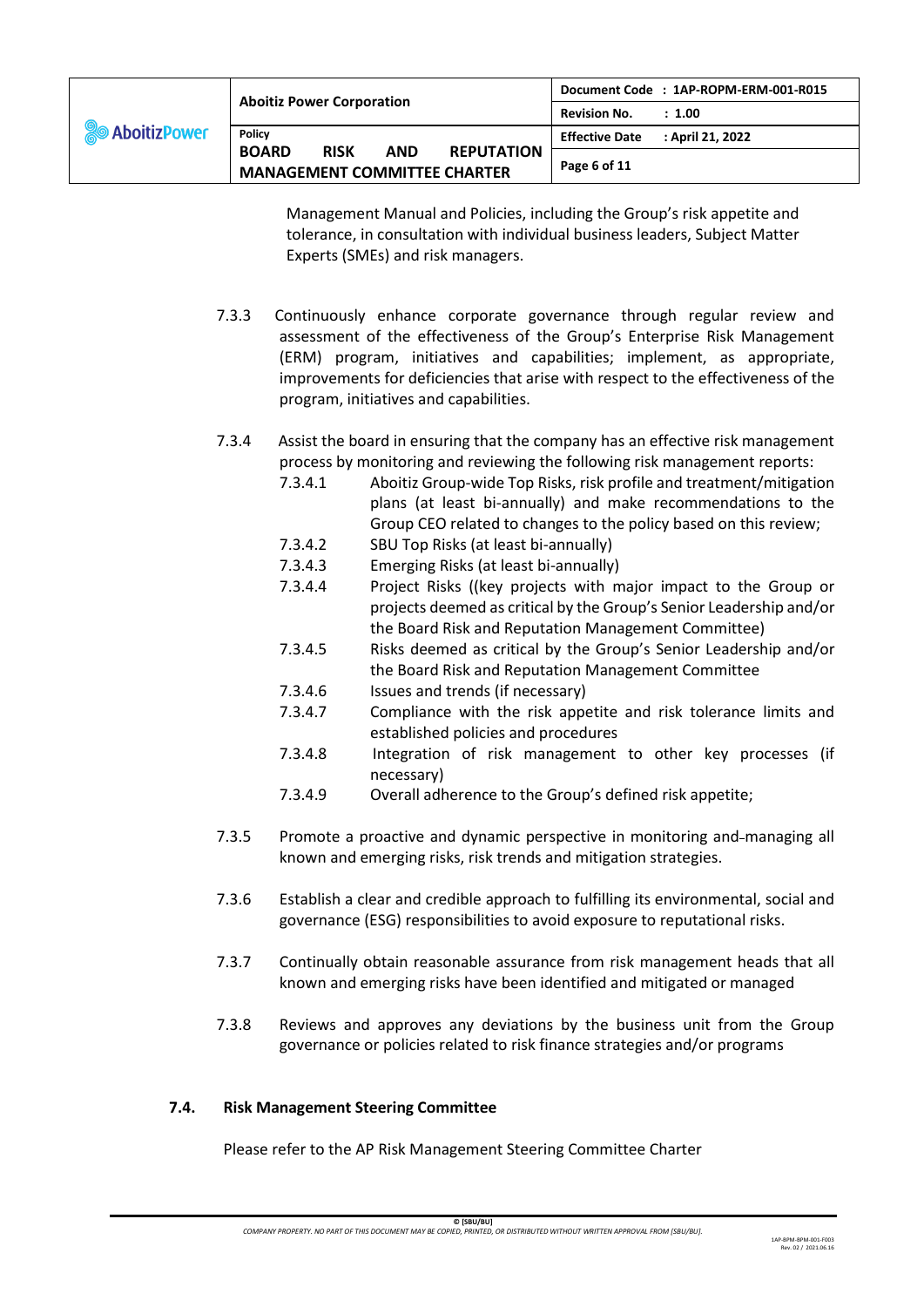| <b>SO</b> Aboitiz Power | <b>Aboitiz Power Corporation</b>                                                                      | Document Code : 1AP-ROPM-ERM-001-R015     |
|-------------------------|-------------------------------------------------------------------------------------------------------|-------------------------------------------|
|                         |                                                                                                       | <b>Revision No.</b><br>: 1.00             |
|                         | <b>Policy</b>                                                                                         | : April 21, 2022<br><b>Effective Date</b> |
|                         | <b>BOARD</b><br><b>RISK</b><br><b>AND</b><br><b>REPUTATION</b><br><b>MANAGEMENT COMMITTEE CHARTER</b> | Page 7 of 11                              |

#### **7.5. Insurance Management Committee**

Please refer to the Insurance Management Committee Charter

#### **7.6. Joint Board Risk and Reputation Management and Board Audit Committee**

- 7.6.1. Review reports and significant findings of Internal Audit with respect to risk management activities especially risk treatment plan implementation.
- 7.6.2. Assess significant risk trends including regulatory changes and government actions and identify business areas where assurance is required and that this informs and updates the organization's risk profile.
- 7.6.3. Review and recommend to the Board new and significant amendments to policies and related items, in the areas of risk management, compliance management, and ensure compliance with applicable laws and regulations.
- 7.6.4. Oversee the adequacy of measures taken to mitigate organizational exposure to fraud and corruption, including receiving a report detailing all significant incidents and the manner in which they were dealt with.
- 7.6.5. Meet with the board, the external auditors and the internal auditors and other assurance functions on a need-basis to discuss issues and concerns warranting committee attention, including but not limited to the assessment reports of the effectiveness of the internal controls and risks management systems and the process for improvement.
- 7.6.6. Monitor the effectiveness of risk management functions across the Group and ensure that infrastructure, resources and systems are in place for risk management and are adequate to maintain a satisfactory level of risk management discipline.
- 7.6.7. Review annually the performance and terms of reference of the Committee in order to determine whether it is functioning effectively by reference to best practices

## **7.7. Committee Members**

Each Committee member must:

7.7.1. Become familiar with the Committee mandate and obtain an understanding of the detailed responsibilities of Committee membership as well as the Company's business and operating environment.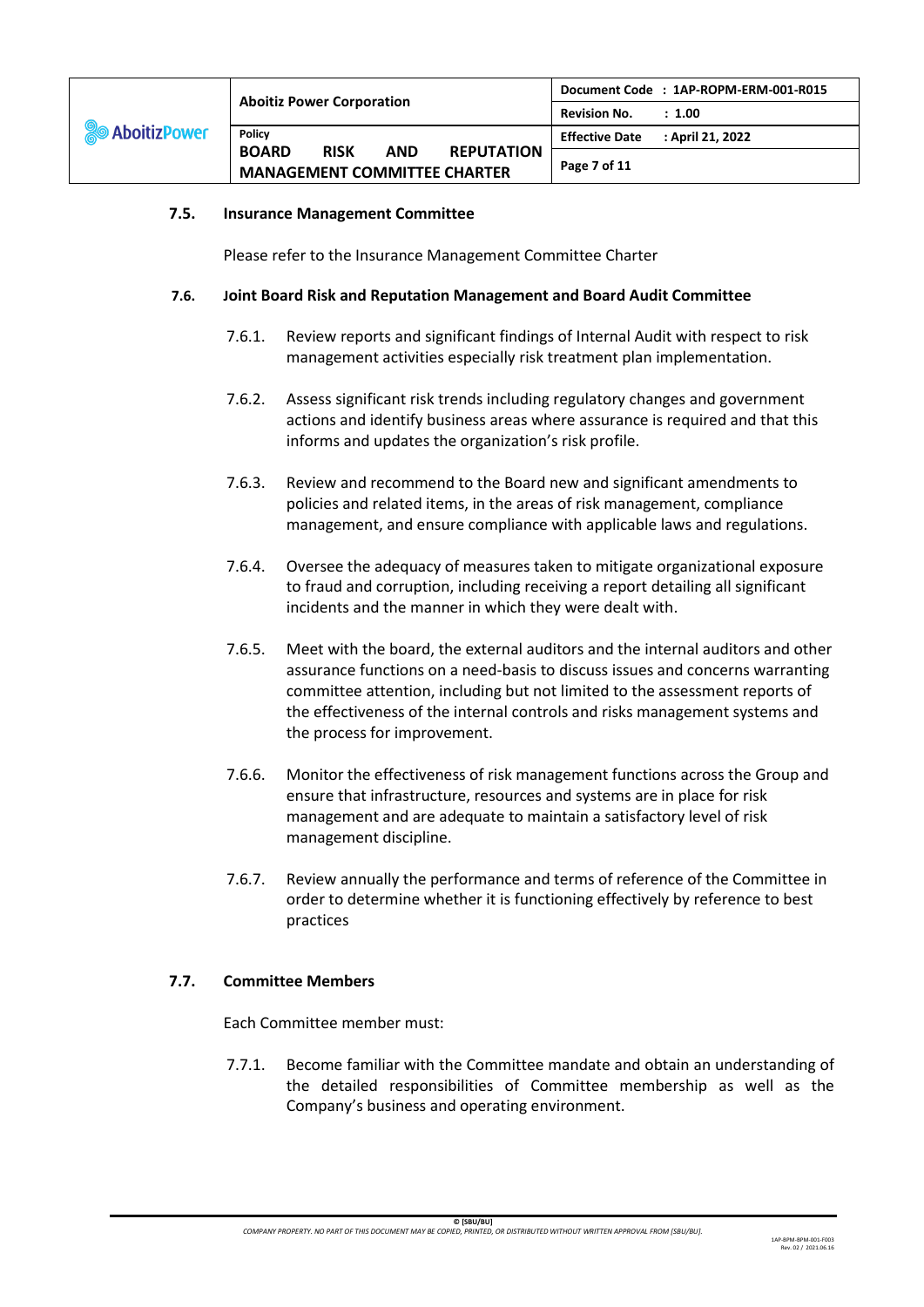|                        | <b>Aboitiz Power Corporation</b>                                                                      | Document Code : 1AP-ROPM-ERM-001-R015 |
|------------------------|-------------------------------------------------------------------------------------------------------|---------------------------------------|
| <b>SO AboitizPower</b> |                                                                                                       | <b>Revision No.</b><br>: 1.00         |
|                        | <b>Policy</b>                                                                                         | Effective Date : April 21, 2022       |
|                        | <b>BOARD</b><br><b>RISK</b><br><b>AND</b><br><b>REPUTATION</b><br><b>MANAGEMENT COMMITTEE CHARTER</b> | Page 8 of 11                          |

- 7.7.2. Act honestly and in good faith with a view of promoting the best interest of all stakeholders.
- 7.7.3. Exercise the care, diligence and skills that a reasonably prudent person would exercise in comparable circumstances.
- 7.7.4. Regularly attend Committee meetings.
- 7.7.5. Effectively contribute during discussions.
- 7.7.6. Willingly offer alternative viewpoints to reflect own personal experiences and opinions.
- 7.7.7. Constructively engage with the COO, CFO and any other senior leader of the Company, who may be consulted for the purpose of the Committee being better informed or better positioned to offer the Company a more reliable recommendation.
- 7.7.8. Maintain external confidentiality related to details of Committee discussion, including the individual views of members other than as agreed for formal communication to the Company and/or Senior Management by the Committee as a whole.
- 7.7.9. Seek to find ways to continuously improve the efficiency and effectiveness of the Committee, taking any suggestions related to this to the Committee Chairperson for his consideration
- 7.7.10. Be prepared to receive and act upon any feedback received through the Committee Chairperson on ways that the member might improve performance as a Committee member.

## **8. MEETINGS AND PROCEDURES**

- 8.1. Frequency
	- 8.1.1. Regular Meetings
		- 8.1.1.1. The Committee formally meet at least three (3) times a year
		- 8.1.1.2. As necessary, the Committee may meet at such times as determined by its Chairperson, or upon the request of any two (2) of its members.
	- 8.1.2. Joint Meeting with AP Board Audit Committee
		- 8.1.2.1. The Joint Committees will formally meet once a year.
		- 8.1.2.2. As necessary, the Committee will meet at such times as determined by both Chairpersons of the Board Risk and Reputation and Board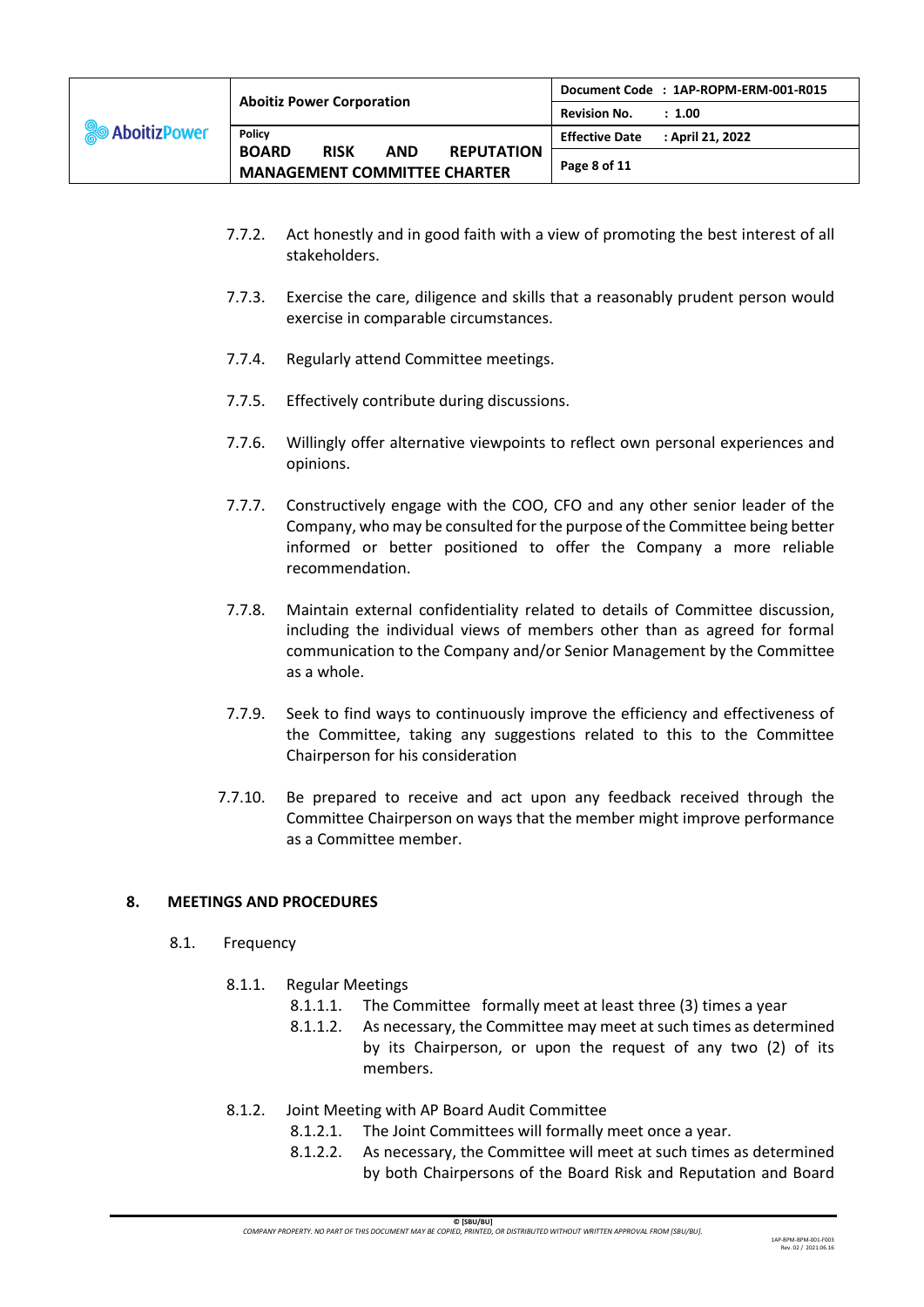| <b>SO</b> Aboitiz Power | <b>Aboitiz Power Corporation</b>                                                                      | Document Code : 1AP-ROPM-ERM-001-R015     |
|-------------------------|-------------------------------------------------------------------------------------------------------|-------------------------------------------|
|                         |                                                                                                       | <b>Revision No.</b><br>: 1.00             |
|                         | <b>Policy</b>                                                                                         | : April 21, 2022<br><b>Effective Date</b> |
|                         | <b>BOARD</b><br><b>RISK</b><br><b>AND</b><br><b>REPUTATION</b><br><b>MANAGEMENT COMMITTEE CHARTER</b> | Page 9 of 11                              |

Audit Committee, or upon the request of any two (2) joint committee members.

#### 8.2. Conduct of Meetings

- 8.2.1. Invitations to meetings shall be sent by AEV Governance and Compliance Team through email and other electronic means prior to the date of the meeting.
- 8.2.2. The Committee may meet by telephone or video conference and may take action by written consent, where such written consent may be in written or electronic form.

#### 8.3. Notice of Meetings

- 8.3.1. Unless otherwise agreed, notice of each meeting confirming the venue, time and date, shall be forwarded by AEV Governance and Compliance Team to each member of the Committee and any other person required to attend no later than four (4) weeks or 28 days before the date of the meeting.
- 8.3.2. Should the Committee Chair decide that confidentiality is required on a particular agenda item, a general description of the subject to be discussed and an explanation of the need for confidentiality needs to be provided to the Committee members in advance.

## 8.4. Agenda

- 8.4.1. The agenda for the meetings will be set by the Chairperson of the Committee.
- 8.4.2. Individual members of the Committee will have the right to place items on the meeting agenda. Items to be discussed in the meeting must be included on the agenda, but under exceptional circumstances an item not on the agenda may be addressed at the meeting provided all members present or represented agree to this addition.
- 8.4.3. Agenda of meetings will be sent out by the AEV Governance and Compliance Team through email and other electronic means two (2) weeks or 14 days prior to the date of the meeting.
- 8.4.4. Board Committee materials shall be circulated by the AEV Governance and Compliance Team five (5) days prior to the date of actual meeting in accordance with the existing Board Charter of the company.

#### 8.5. Quorum

The quorum for all meetings shall be no less than two-thirds the membership. However, for recommendations to be made to the Board on any matter all members have the right to input and agree, or register their disagreement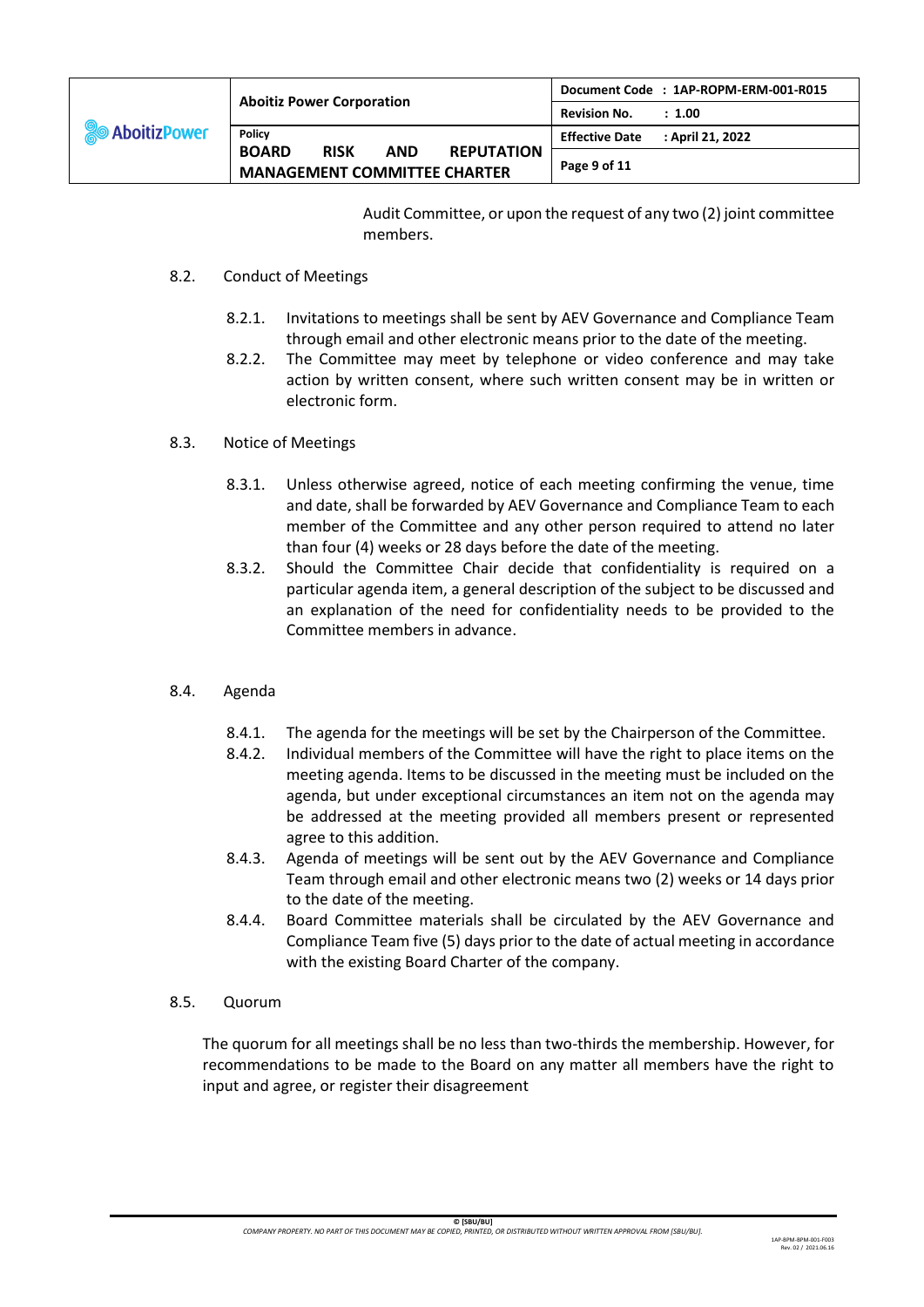| <b>So AboitizPower</b> | <b>Aboitiz Power Corporation</b>                                                                      | Document Code : 1AP-ROPM-ERM-001-R015     |
|------------------------|-------------------------------------------------------------------------------------------------------|-------------------------------------------|
|                        |                                                                                                       | <b>Revision No.</b><br>: 1.00             |
|                        | <b>Policy</b>                                                                                         | : April 21, 2022<br><b>Effective Date</b> |
|                        | <b>BOARD</b><br><b>RISK</b><br><b>REPUTATION</b><br><b>AND</b><br><b>MANAGEMENT COMMITTEE CHARTER</b> | Page 10 of 11                             |

- 8.6. Minutes of Meetings
	- 8.6.1. The assigned member shall document the proceedings and resolutions of all meetings of the Committee, including recording the names of those present and in attendance.
	- 8.6.2. The assigned person will keep a record of its meetings for reference and tracking of action items.
	- 8.6.3. Minutes of Committee meetings shall be circulated not later than three (3) working days from the date of the meeting to all members of the Committee for review.

#### *8.7. Per Diems*

The committee members shall be entitled to per diem for every attendance to a Committee meeting.

## **9. REPORTS OF THE BOARD RISK AND REPUTATION MANAGEMENT COMMITTEE**

The Chairman of the Committee shall submit to the Board a copy of the minutes of the Committee meeting six (6) calendar days prior to the meeting of the Board and discuss with the Board the highlights of the matter discussed during the Committee meetings.

#### **10. ANNUAL PERFORMANCE REVIEW**

The Board Risk and Reputation Committee shall perform an annual self-assessment exercise. The results shall be communicated to Environmental Social and Corporate Governance Committee (ESCG)

#### **11. CONFIDENTIALITY**

In the course of its deliberations, or through reports and other information provided to it, Committee members may become party to knowledge that is confidential or sensitive in nature.

The Committee and each of its members has a duty of care related to such knowledge and a responsibility that such knowledge not be transferred knowingly or unknowingly to any person not entitled to such information.

In situations where such knowledge is extremely confidential or sensitive, the Committee may choose to avoid any record in writing of that particular knowledge, to avoid risk of inadvertent spreading of such knowledge.

#### **12. REVIEW AND AMENDMENT OF CHARTER**